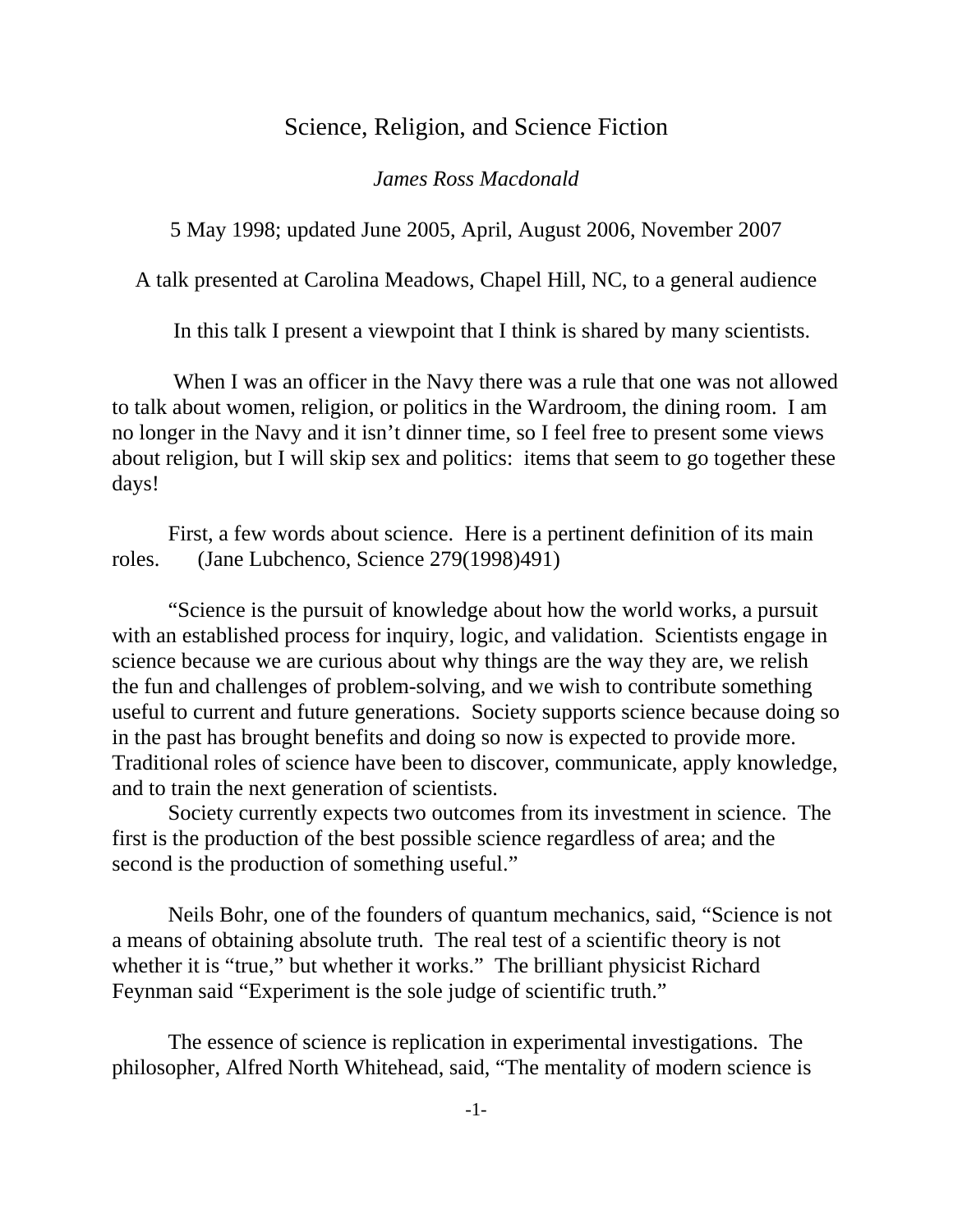forged through the union of passionate interest in the detailed facts with equal devotion to abstract generalization."

 The distinguished biologist, E. O. Wilson, has said, "The ideal scientist thinks like a poet and works like a bookkeeper."

Science and religion are similar in that they are different ways of addressing some of the same crucial questions of life, for example,

How did everything begin? How will it end? What is life and what is its future? What is consciousness? Do we have free will?

But science and religion approach these problems differently. As Francis Bacon said at the beginning of the enlightenment, "Experimental investigation is essential to scientific progress."

There is only one science in the world, though it has many parts such as physics, chemistry, and biology. But science is a consistent, coordinated whole, a unity, any of whose statements may be checked by experiment by anyone, anywhere. There is only a single physics, not a Russian or Italian one. Science is forward-looking, developmental, and open to change by anyone with a good idea.

On the other hand, religion is conservative, a protector of the *status quo,* as it was when it required the burning at the stake of the Italian philosopher Giordano Bruno in 1600 because he rejected the church-supported, earth-centered Aristotelian astronomy in favor of the Copernican view that the earth orbits the sun. Further, because religious tenets are based on faith, they are not open to experimental verification or refutation, thus resulting in the existence of very many disparate religions with different views and beliefs. Unlike science, faith and feelings provide no boundary that might limit any delusion, and they can thus provide the illusion of moral sanction for any depravity, but also they have led to some of the highest achievements of the human spirit, such as Bach's masses and Beethoven's last quartets.

The disunity of religion, arising from different beliefs, has been and remains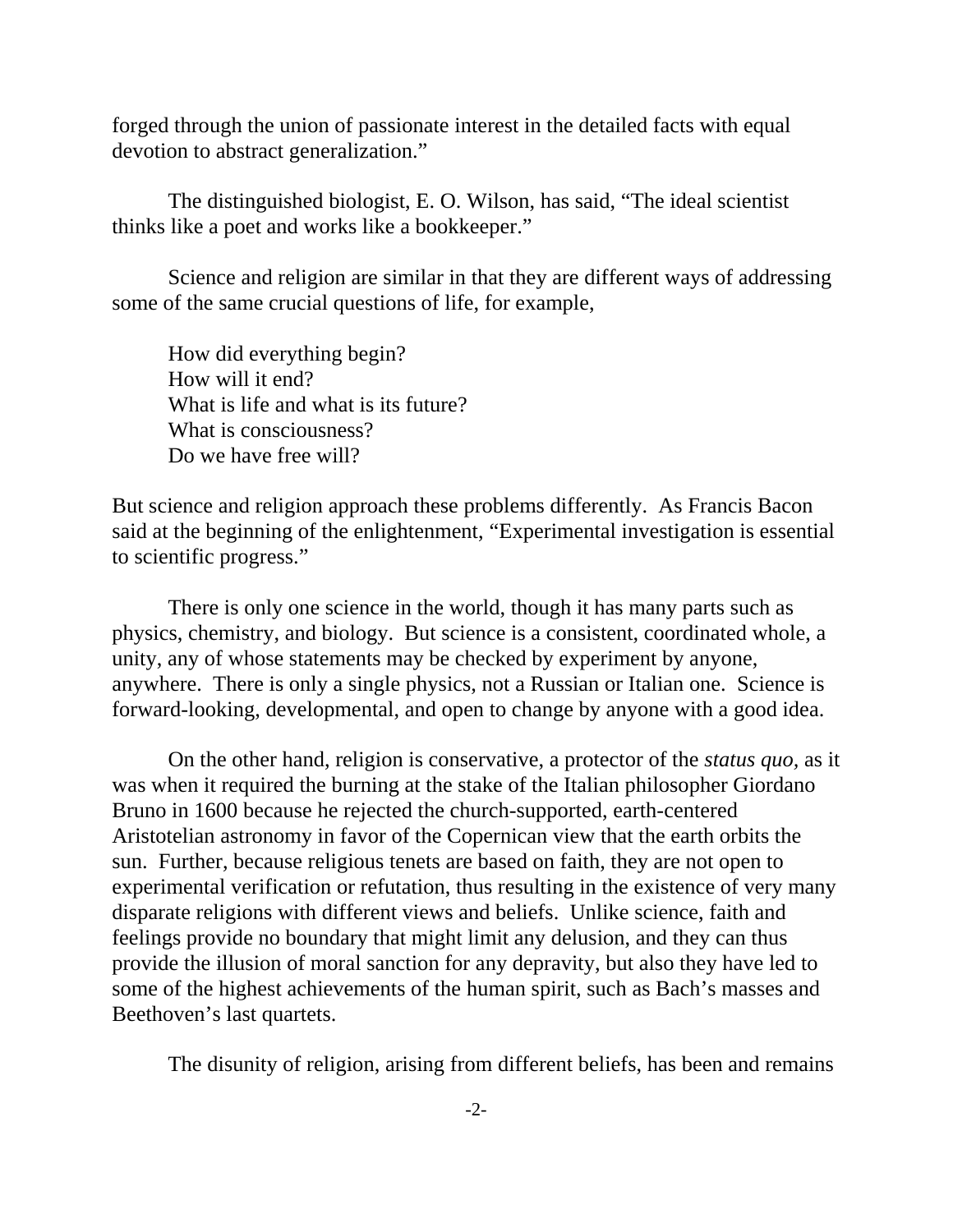one of the pre-eminent causes of discord, war, and death in the world. All religions say, "God's on our side." But who is on the side of the earth itself, of its people, and of its precious cargo of life? We all should be!

In a recent poll, it was found that about 40% of scientists believed in the existence of some kind of god. Some writers have suggested that evolution may have resulted in an inborn need for humanity to believe in the existence of intangible beings such as gods, ghosts, or space aliens. A recent book by Daniel Dennett about this possibility is subtitled "Religion as a Natural Phenomenon." Although a recent Gallop poll found that 71% of the general USA populace believed there is life after death, only 26% held such beliefs in Denmark, and only 16% of leading scientists so believed.

Lucretius said, "Religion is the byproduct of fear." And it is certainly true that most people would like to have a big daddy in the sky watching over them. Then they wouldn't have to assume so much responsibility for their decisions, errors, and lives.

Marx said, "Religion is the opiate of the people," and Wilson Mizener said, "I respect faith, but doubt is what gets you an education."

The distinguished British philosopher, A. J. Ayer, in a book on language, truth, and logic, says,

 "I require of an empirical hypothesis not that it should be conclusively verifiable, but that some possible sense-experience should be relevant to the determination of its truth or falsehood. If a proposition fails to satisfy this principle, and is not a tautology, I hold that it is metaphysical and is thus neither true nor false, but literally senseless. Thus, it cannot be significantly asserted that men have immortal souls or that there is a transcendent God."

By this approach and test, one generally applied by most scientists, it follows that most tenets of the Christian religion, such as

Original sin, The existence of a personal god, Virgin birth, Physical resurrection,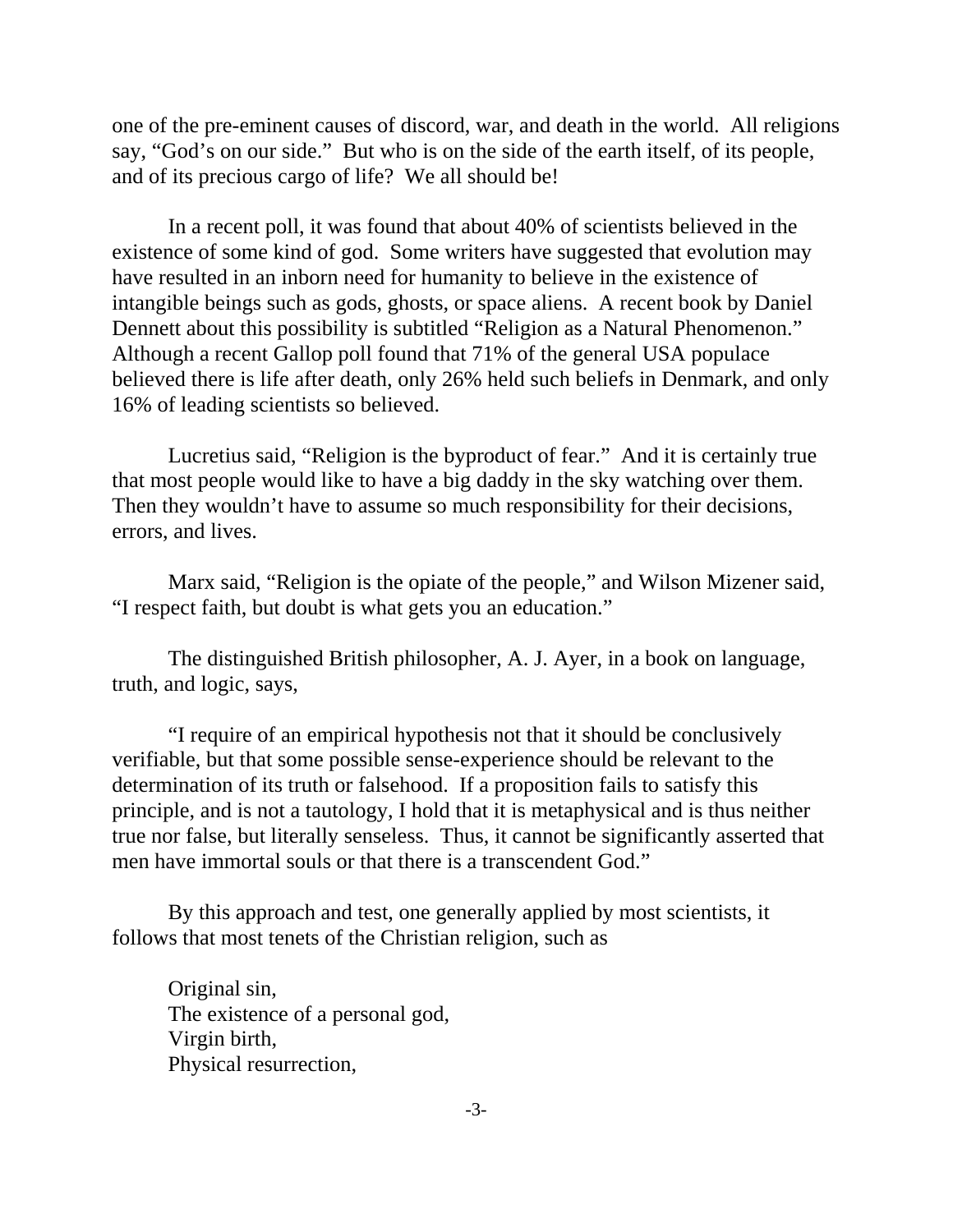Divinity of Jesus, Jesus's death on the cross as a substitute for our sins, Jesus's physical resurrection and impending return,

and

Transubstantiation,

are meaningless.

Let me conclude this somber discussion of religion on a lighter note. First, here are some reasons why God never got a PhD:

She had only one major publication It was in Hebrew It had no references It wasn't published in a refereed journal Some even doubt he wrote it by himself It may be true that she created the world, but what has she done since then? The scientific community has had a hard time replicating his results He never applied to the ethics board for permission to use human subjects When one experiment went awry, she tried to cover it up by drowning her subjects She rarely came to class, just told students to read the book Some say he had his son teach the class She expelled her first two students for learning too much Although there were only 10 requirements, most of the students failed his tests Her office hours were infrequent and usually held on a mountain top.

## ########################

Finally, most of you will probably know the limerick:

There was a man who said, "God Must think it exceedingly odd If he finds that this tree Continues to be When there's no one about in the quad." The reply: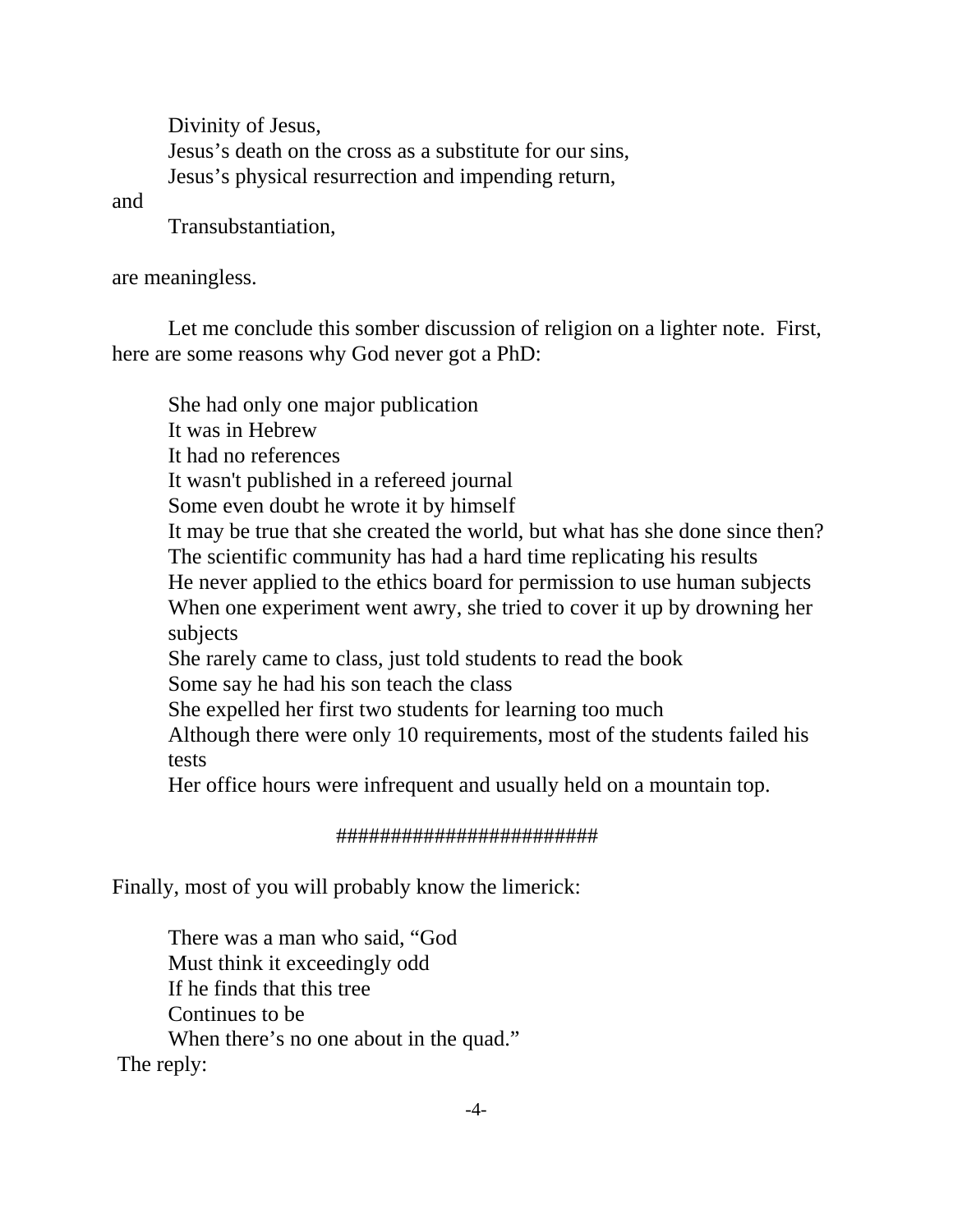Dear Sir: Your astonishment's odd I am always about in the quad. And that's why the tree Will continue to be, Since observed by Yours faithfully, God.

Now back to science:

There have been five principal world-shaking and world-changing developments in science and engineering in the last 150 years:

The theory of evolution by natural selection of Darwin and Wallace.

 Although called a theory, it is factually justified; evolution is crucial and is still going on; and "Intelligent design" is a ploy to try to discredit it. A recent study (Science, 11 August 2006, p.765) indicates that 40% of US adults accept the theory of evolution and 39% overtly reject it. In contrast, studies show that in Europe and Japan about 80% of those surveyed accepted the theory. Most of the difference is ascribed to widespread fundamentalism and politicization of science in the US.

The discovery of DNA and its crucial function in heredity and development.

The burgeoning of means of communication and dissemination of knowledge through such developments as cell phones and especially the internet.

Einstein's theories of relativity - the general theory being a theory of gravity.

Quantum mechanics - developed principally by Schroedinger and Heisenberg.

 This is a theory of particles and waves and has been shown to agree with experiment to the current limit of measurement, at least to one part in better than 100 million. There can be no doubt that any future theory must agree with quantum mechanics within its domain.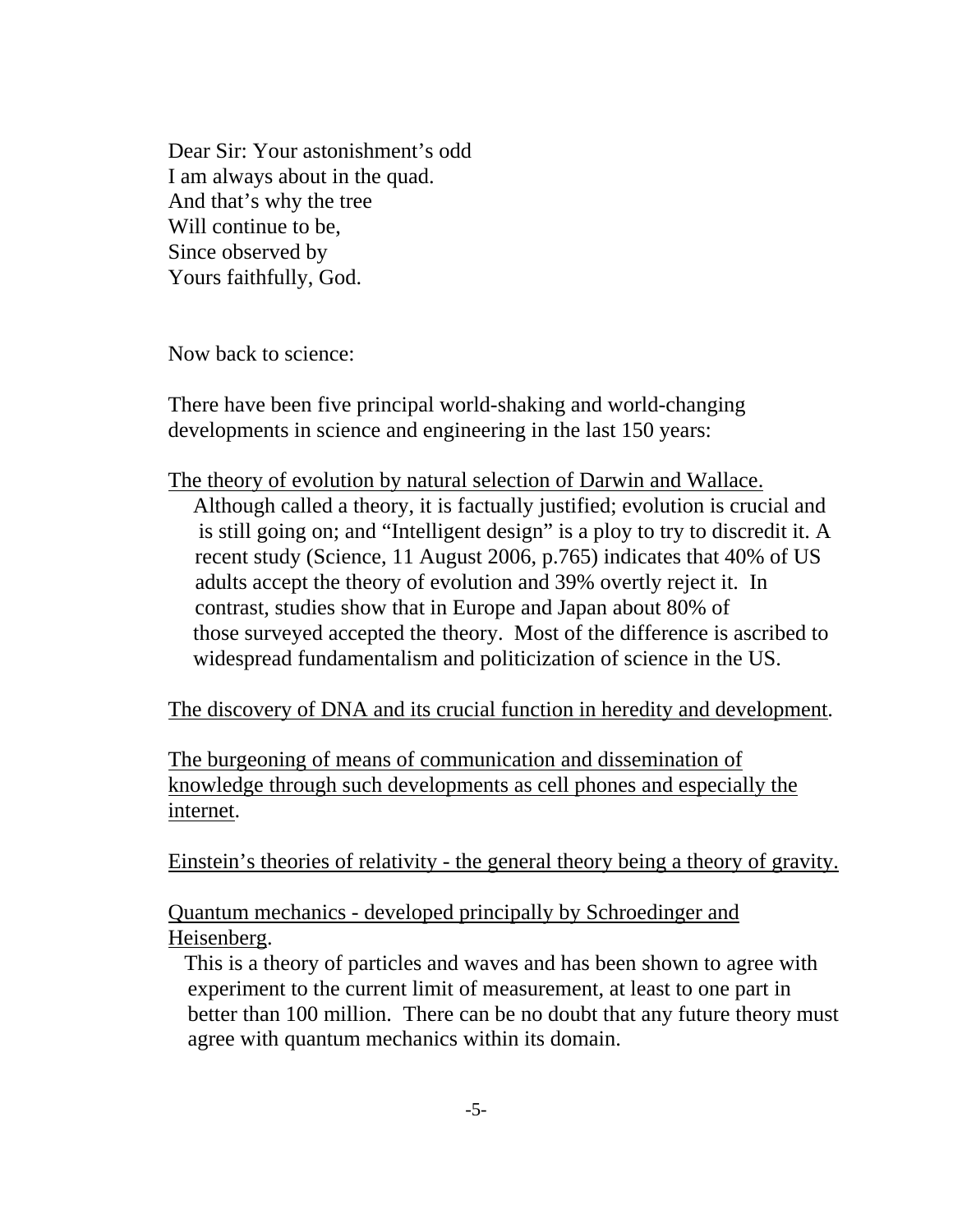Unfortunately, there is as yet no satisfactory synthesis of quantum mechanics and gravity: quantum gravity. When and if we are able to develop such a theory, it will apply to all physical processes in the universe. Most scientists would say that this includes everything and would explain why the universe behaves the way it does.

There is currently at least one approach to quantum gravity that looks somewhat promising: superstring theory. It begins with 10 dimensions of space and one of time. To give you a flavor of this subject, let me quote a sentence from a recent review paper written for scientists who are not experts in this field,

"It is the first Kaluza-Klein excitation of the eleven-dimensional supergravity multiplet on the circular eleventh dimension."

Wow! Good thing it wasn't written for experts! There is still much work remaining to obtain a full theory, but it is thought that one would probably allow the resolution of the many paradoxes present in ordinary quantum mechanics. Insufficient available time precludes description here of the paradox of Schroedinger's cat, discussion of the anthropic principle, and of the many-worlds hypothesis.

It is well accepted in science that ideas and theories can only be falsified, never proved correct. This is one reason why most of the basic laws of physics are posed as impossibilities. For example, it is impossible for any entity with mass to move at the speed of light in vacuum, and it is not possible to measure accurately both the position and velocity simultaneously of any physical entity, such as an electron. Only a single replicable experimental measurement that led to velocities greater than that of light in vacuum would be sufficient to falsify a tremendous amount of modern physics. No such result has ever been found.

Deconstructionists and postmodernists claim that science does not yield an objective, accurate reflection of the real world but is only culturally mediated. These claims are false and are an indication of deep scientific illiteracy, a bane of our current cultural milieu. For example, most popular modern American history texts ignore the impact of technology on society, although nothing has had a more profound impact in the  $20<sup>th</sup>$  century. One needs only to think of medical advances, the development of modern transportation and communications, computers, lasers, etc., to be convinced that the most profound changes in the lives of citizens from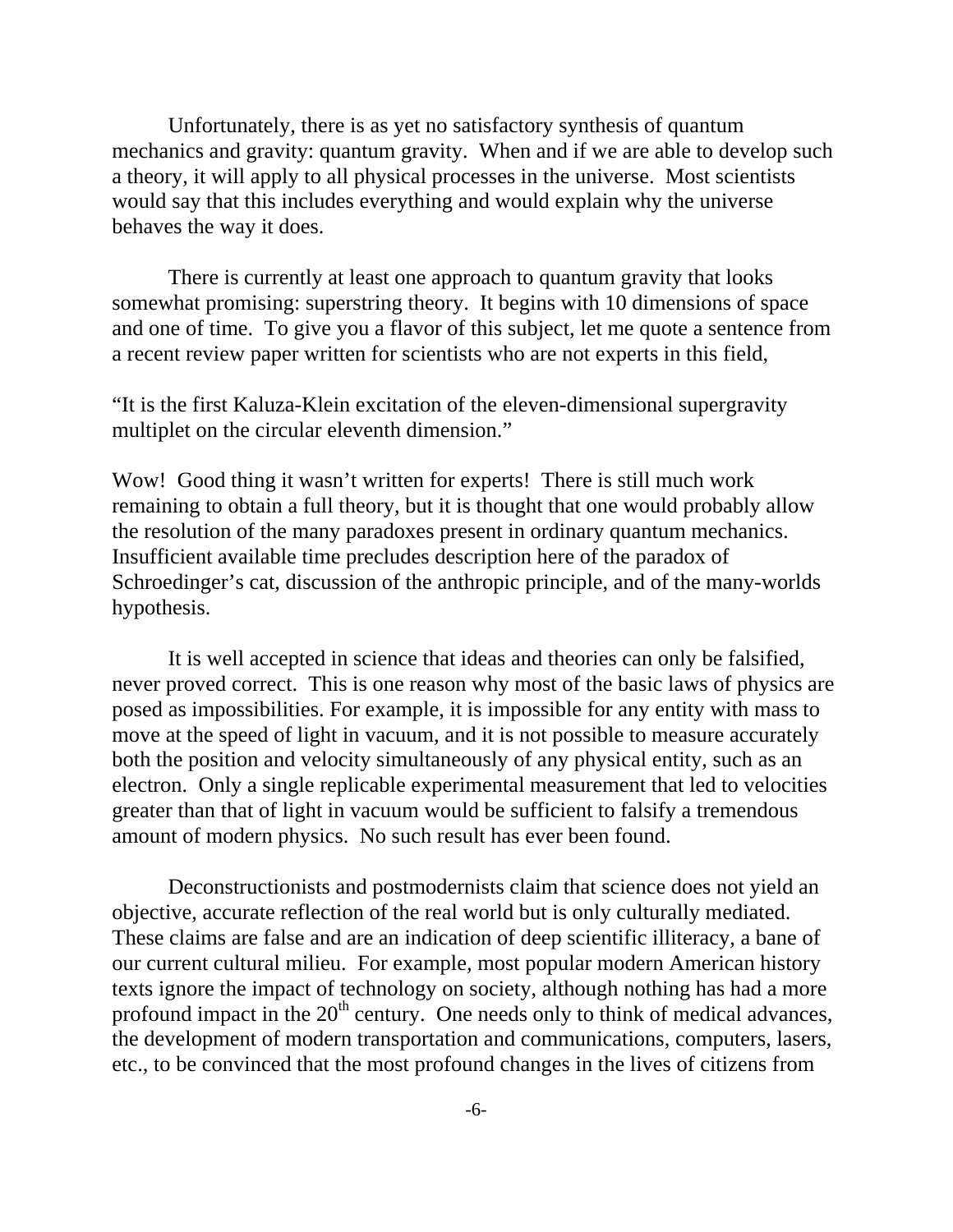1898 to 2007 have come from technological change brought about by scientists and engineers.

Science and its brother, engineering, have become the economic engine of the world and continue to help improve the quality of life. Since the future wellbeing of the world, and particularly that of the USA, depend on continuing advances in basic and applied science, it is frightening to see the extent of scientific illiteracy prevalent today. For example, a recent study found that

Less than one half of American adults understand that the earth orbits the sun yearly; Only 21% can define DNA;

and only 9% know what a molecule is.

The support of science in the future requires better education and debunking of the pseudo sciences such as: belief in the existence of vampires, flying saucers, space aliens, mediums, astrology, and creationism. *Although everyone is entitled to their own opinion, no one is entitled to their own facts*. In this regard, I strongly recommend the recent book, "God: The Failed Hypothesis – How Science Shows That God Does Not Exist," by V. J. Stenger, Prometheus Books, New York, 2007.

It is important, I think, to distinguish between belief in a theistic (personal) God and a deistic or even atheistic acceptance of the good done by religious people and acknowledgment of the grandeur of the universe, which may not even have had a creator in our sense and understanding of that word. In this regard, I also highly recommend the book, "**Jesus** for the Non-Religious," by John S. Spong (a retired Episcopal bishop), Harper, San Francisco, 2007. It goes far toward separating Christianity from religion, and Jesus from the myths about him. Spong emphasizes that the call of Jesus is one to be fully human, as Jesus himself was; a humanistic viewpoint that many can admire, accept, and perhaps even try to emulate.

Physics and astrophysics have shown that our universe started somewhat less than 15 billion years ago with the "big bang," an incredibly rapid expansion of energy and mass from an infinitesimal region. It is meaningless to ask what happened before this or to ask what started it off. Some things are intrinsically transcendental. Astrophysical measurements and theory indicate that the universe will either keep expanding or will eventually start contracting to a point, the "big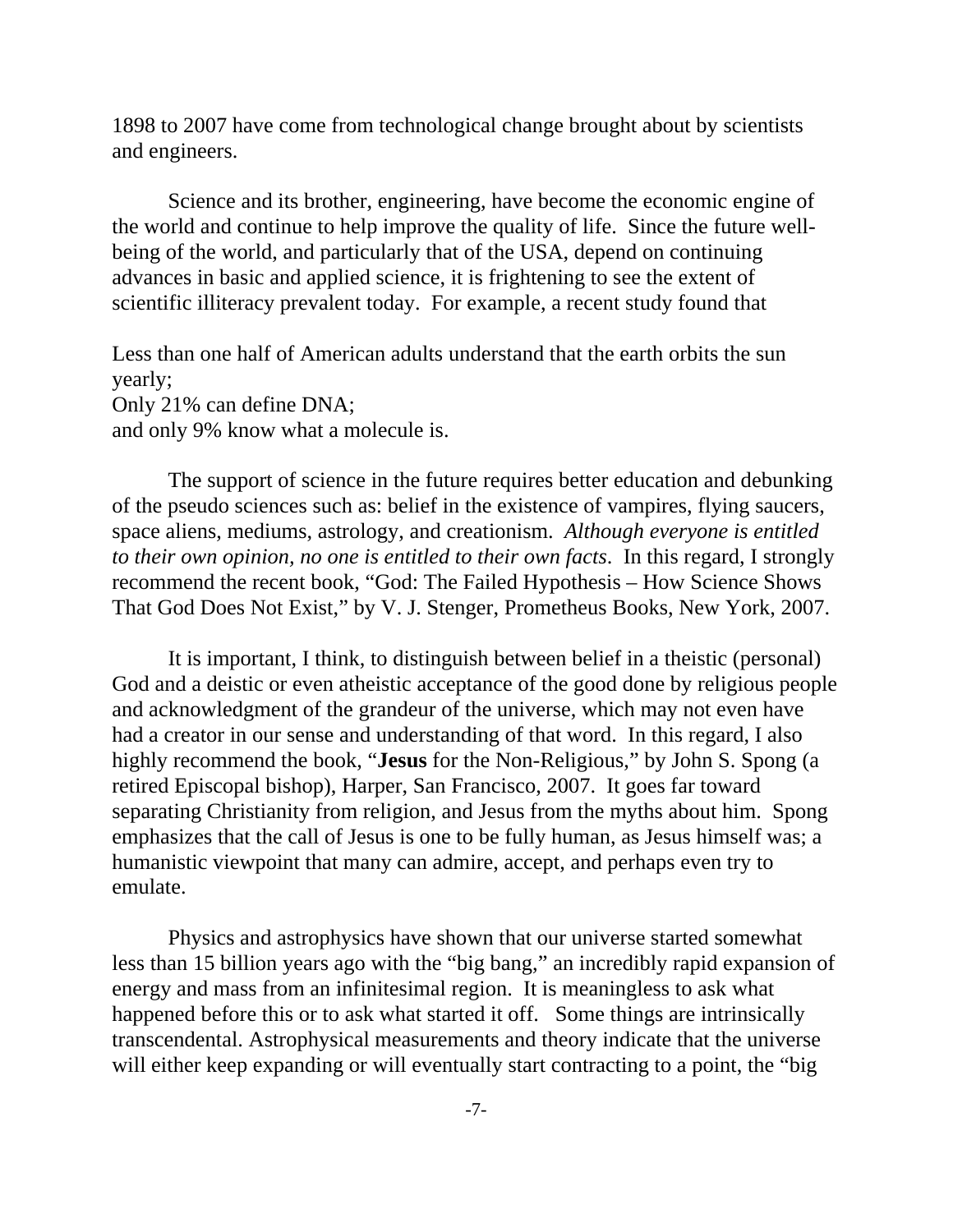crunch." These possibilities are further discussed later.

I included science fiction in the title of the present talk because I have been reading it for many years, and, more important, because much of advanced physics and engineering seems to be converging toward science fiction ideas. So let me move toward these ideas.

First, consider consciousness, one of the most mysterious things in the universe. Although I have no way of establishing for certain that the rest of humanity is not a group of flesh robots without self awareness, my own experience of being self-aware strongly suggests that you all are too.

There was a German philosopher named Vaihinger, who introduced a philosophy of "as if." If it appears that something seems *as if* it were true and there is no way to absolutely establish its truth or falsehood (the situation for intangible things), then it is reasonable to act *as if* it is true. This criterion eliminates for me the concept of the soul, but let us apply it to free will. It appears that we have it, but we can't prove it. So we might as well act as though we have it. Jonathan Edwards (1703-1758), the foremost Puritan theologian, was an early exponent of this ameliorated materialistic viewpoint.

Actually, I believe that we always do what we want to do and, as well, what we *must* do because of the influences of heredity, environment, and chance. Thus if you must make the choice between saving your spouse or your baby from drowning and there is no time to save them both, you make a choice and do it, proving that that particular choice is what you most wanted to do, no matter what you may say and feel retrospectively.

I believe that animals are self aware to some degree, especially apes. But it seems to me that an important distinction between them and us is that we are aware that we are self aware and they seem not to be.

The human brain is the most complicated thing we know about in the universe, and we are only just beginning to understand a bit about it. It seems reasonable to assume that self-awareness is a function of brain action. Thus, in some sense, we can identify consciousness (including our subconscious) as a pattern or program running in the brain, a process perhaps somewhat similar to a computer executing a program.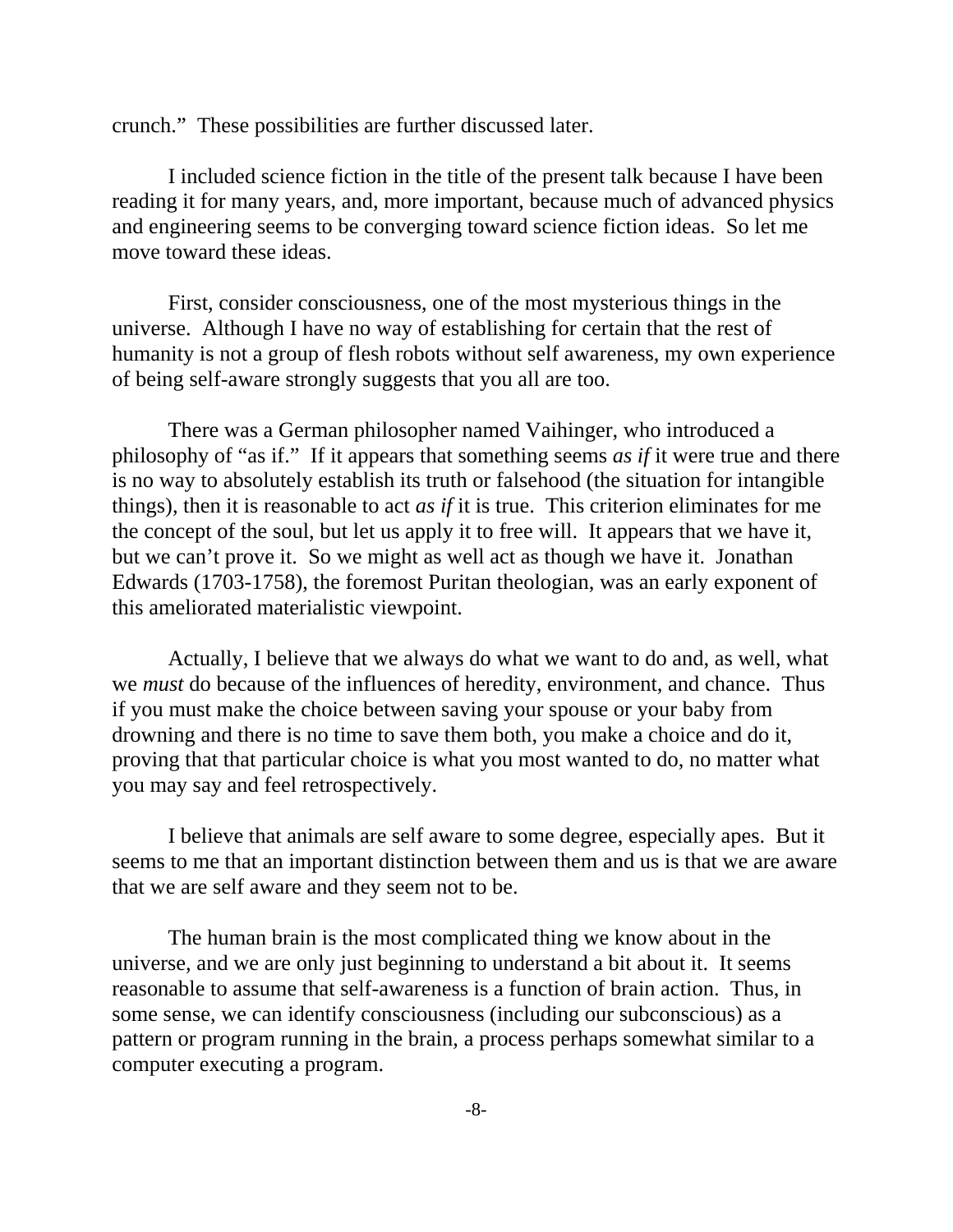Many computer scientists believe in so-called strong artificial intelligence, defined as follows:

> All thinking is computation; in particular, feelings of conscious awareness are evoked by the carrying out of appropriate computations.

On the other hand, the distinguished physicist Roger Penrose believes: Appropriate physical action of the brain evokes awareness, but the physical action cannot be properly simulated computationally.

Many scientists, including me and probably Steven Hawking, incline to the first view. Note that if this strong artificial intelligence view proves correct, it will be possible, perhaps in as soon as 100 years, to create computer programs which will give every indication of being self aware and aware of it, and may be as intelligent and creative as we are. Then, by further developing themselves, they will soon surpass us since they will operate at speeds far greater than we can. But we are driven by emotion in virtually all our actions, and it seems that some analog of emotion will be necessary as a part of artificial (non-carbon based) intelligences.

In Star Trek, the transporter analyzes a person completely, dissolves the body, and recreates it without a receiver somewhere else as exactly the same flesh and blood pattern. This is absolutely impossible, but what if we could analyze everything in your brain and thus determine your current consciousness pattern and then run this on a sufficiently advanced supercomputer? This too is impossible but may not remain so forever. If it were possible, you could "live" in the computer and be unable to tell whether you were true flesh and blood or a computer simulation. Maybe we all are already programs in such a supercomputer, but applying the "as if" criterion it is reasonable to assume that we are not such programs unless one defines the universe as a supercomputer.

This background brings me finally to an extraordinary recent book by Professor Frank Tipler, a well-regarded theoretical astrophysicist and relativitist. It is grounded in hard physics and is not science fiction, but many will think it is fiction because its conclusions are extreme. Some of them depend on the belief, current at the time the book was written, that the universe will eventually stop expanding and begin to condense toward "the big crunch" where it eventually ends up as a black hole. Unfortunately for Tipler and his end-of-universe hypotheses,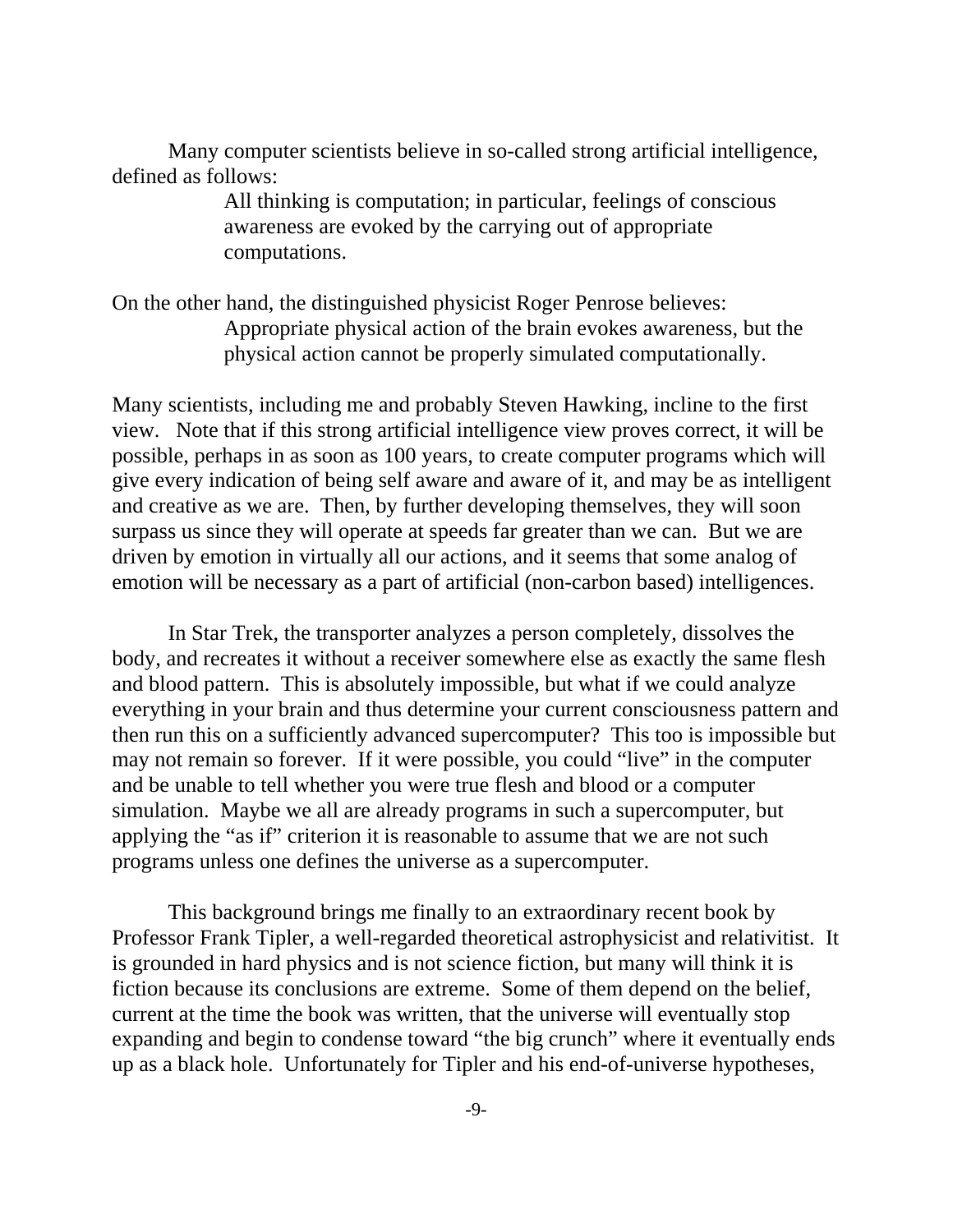there is now strong evidence that the expansion of the universe will never reverse.

 The book's title is, "The Physics of Immortality," and in it Tipler shows that, given some probably not impossible assumptions, life will eventually move to intelligent self-aware machines and expand throughout the universe. Near the final stages of the big crunch there will be so much computing capacity available that the evolved joint intelligence of the universe, now called the Omega Point and identified with God, will then be able to, and will want to, resurrect all self-aware life that has ever existed in the universe and simulate it by computer programs. Thus, long after we die, we may all be reincarnated as simulations at the end of time. But for technical reasons, the time available in the computer for us to continue to have experiences (the real definition of living) will be effectively infinite - a pretty close definition of heaven.

The universe may be more strange and complicated than we know or even can possibly know. Nevertheless, the scientist believes that in principle it can be understood entirely in terms of physical (including biological) processes. I want to conclude with two examples of strangeness, neither of which can be explained in terms of our current philosophy and physical understanding.

The first is the result of a recent double blind test of the efficacy of prayer on 100 or more sick people in a hospital. One group was prayed for over a period of time by a large outside group and the other was not. It was found that the prayedfor group showed appreciably more statistically significant improvement than did the other group. Some will want to believe that God answered these prayers. I believe, however, that if the effect exists (the methodology used has been strongly criticized), it indicates the presence of an unknown physical process which should be explored, replicated, and quantified. Further, from an empirical viewpoint, if prayers were indeed efficacious in producing such real-world effects, surely they would have eliminated monsters such as Hitler and Stalin early in their reigns.

Unfortunately for the efficacy of the prayer-to-a-personal-god hypothesis, the results of a large study of prayer, funded by the Templeton Foundation and released in 2006, were negative. For the 600 heart-bypass-surgery patients for whom other people prayed, there were as many complications present as for the 600 for whom there was no such prayer. Remarkably, for the remaining group of 600 who were told they were being prayed for, there were about 13% greater complications – apparently a psychological effect rather than an instance of God's punishment for unwarranted presumption! Of course, if no agreeable personal god